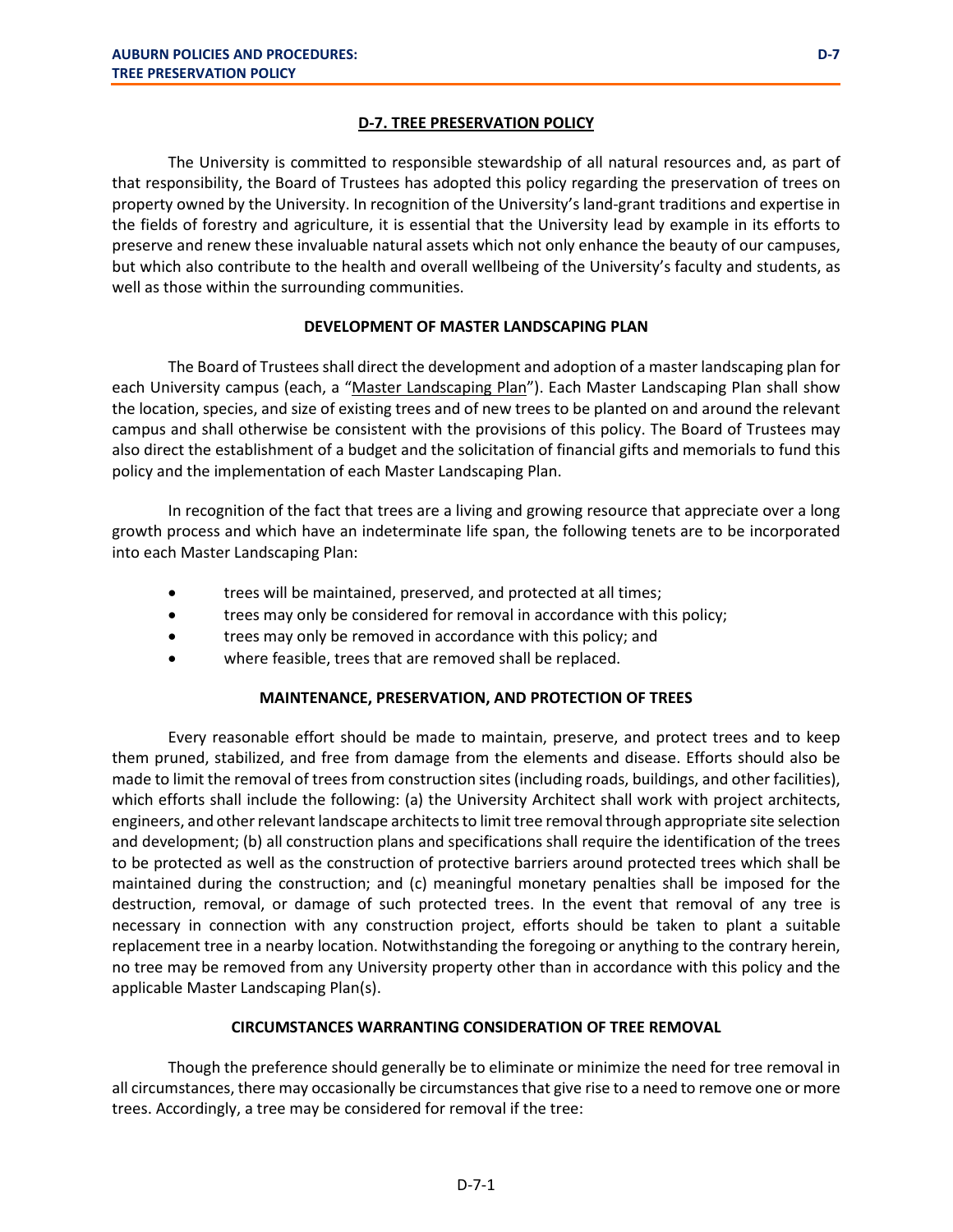- is determined to be dead or diseased beyond reasonable preservation (e.g., as may be evidenced by a lack of healthy, living foliage during its normal growing season);
- constitutes a safety hazard to person or property based its location or condition;
- is likely to cause an obstruction or hazard to overhead or underground utility lines;
- is contributing to preservation and/or maintenance of any adjacent facility, including by accelerating or contributing to the deterioration of any such facility;
- has been damaged to the extent it is unsafe or unsightly in appearance;
- is located in a manner that interferes with construction or site-development; or
- is determined to warrant removal for any other appropriate reason.

Determinations regarding the above criteria should be made by the University's Director of Landscape Services; *provided, however*, that other appropriate facilities personnel and professionals may be consulted as appropriate.

#### **PROCEDURES FOR TREE REMOVAL**

Upon determining that a tree warrants consideration for removal in accordance with this policy, the Director of Landscape Services shall submit a written recommendation for the removal of such tree to the Associate Vice President of Facilities Management (the "Vice President of Facilities"), with respect any tree on the Auburn University campus, or to the Director of Physical Plants, with respect to at the Auburn Montgomery campus, who shall approve or disapprove the recommendation. In addition to identifying the location of each tree proposed for removal, the recommendation of the Director of Landscape Services shall also indicate whether a replacement tree should be planted (including the reasons for why a replacement tree is not needed if such determination is made) as well as the proposed located and species of any propose replacement tree.

Each campus shall maintain a "Tree Preservation Committee" to review requests for tree removals, and each such committee shall consist of three (3) individuals appointed by the University President, with respect to the Auburn University campus, or by the Chancellor of Auburn Montgomery, with respect to the Auburn Montgomery campus. Tree removal requests described in the preceding paragraph shall be submitted to the appropriate Tree Preservation Committee who shall then review and make a decision upon each such request. Each Tree Preservation Committee is authorized to hold review meetings in-person or by telephone or internet conference, as appropriate based on the relevant circumstances. If a Tree Preservation Committee decides in favor of removal of any tree, in each case acting pursuant to the written, majority decision of such committee, it shall forward it's decision to the University President who may then (a) authorize the removal of such tree and the planting of any replacement trees, as applicable, or (b) overrule such decision, in which case the relevant tree shall not be removed.

#### **PROCEDURES FOR TREE REPLACEMENT AND OTHER TREE PLANTINGS**

Notwithstanding anything to the contrary herein, it shall be the general policy of the University to plant a replacement tree following the removal of any tree unless there is good reason exists for not doing so. The location and species of any tree planted on University property – whether in replacement of a tree that has been removed or otherwise – shall be done only in accordance with the applicable Master Landscaping Plan. In all cases, particular care should be taken to avoid the planting of any tree that would interfere with the applicable Campus Master Plan, including any such interference with current or future designated or proposed building sites, utility locations, or street locations.